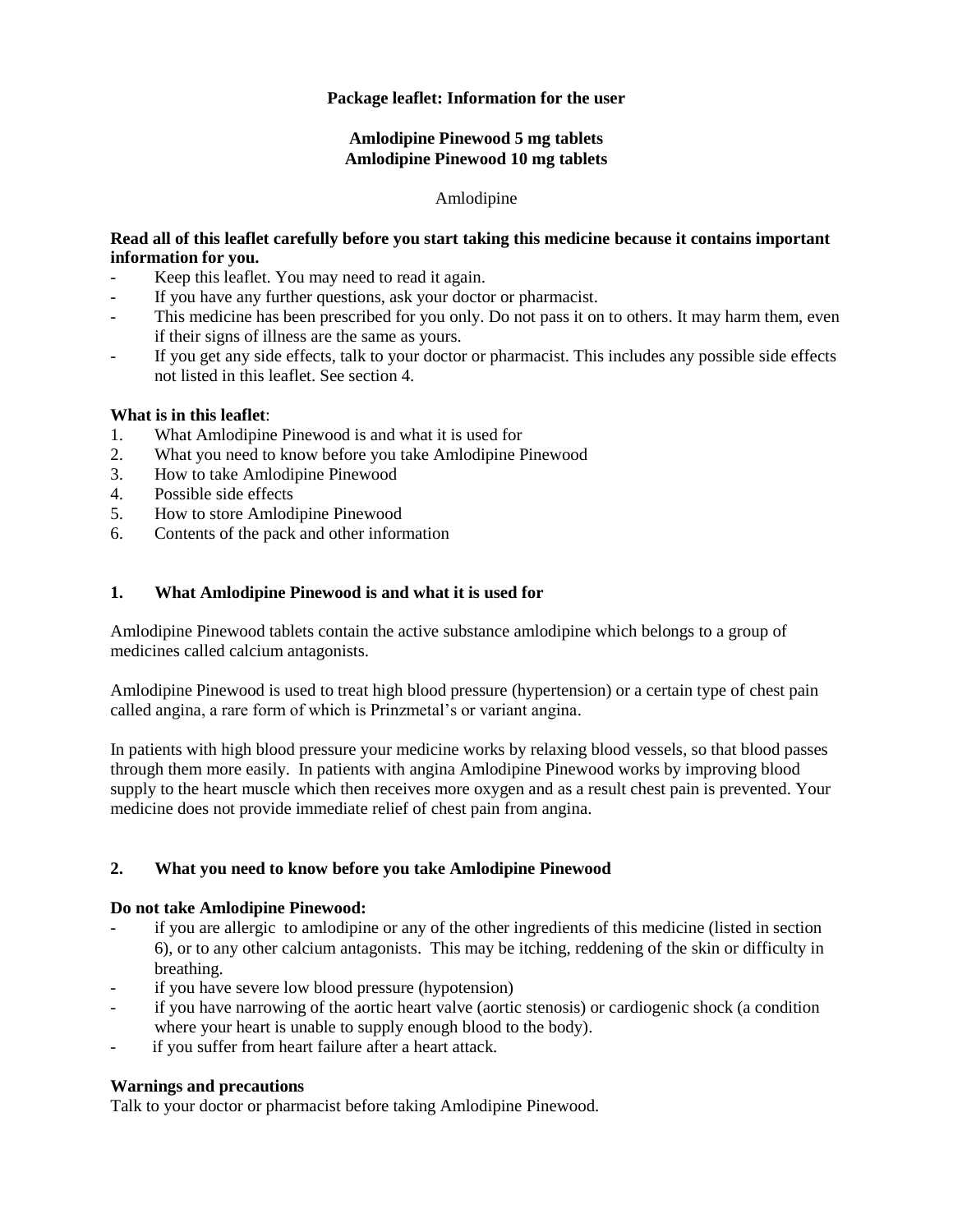You should inform your doctor if you have or have had any of the following conditions:

- Recent heart attack
- Heart failure
- Severe increase in blood pressure (Hypertensive crisis)
- Liver disease
- You are elderly and your dose needs to be increased

# **Children and adolescents**

Amlodipine Pinewood has not been studied in children under the age of 6 years. Amlodipine Pinewood should only be used for hypertension in children and adolescents from 6 years to 17 years of age (see section 3). For more information, talk to your doctor.

# **Other medicines and Amlodipine Pinewood**

Tell your doctor or pharmacist if you are taking, have recently taken or might take any other medicines.

Amlodipine Pinewood may affect or be affected by other medicines, such as:

- ketoconazole, itraconazole (anti-fungal medicines)
- ritonavir, indinavir, nelfinavir (so called protease inhibitors used to treat HIV)
- rifampicin, erythromycin, clarithromycin (antibiotics)
- hypericum perforatum (St. John's Wort)
- verapamil, diltiazem (heart medicines)
- dantrolene (infusion for severe body temperature abnormalities)
- tacrolimus (medicine used to alter the way your immune system works)
- simvastatin (a cholesterol lowering medicine)
- cyclosporine (an immunosuppressant)

Amlodipine Pinewood may lower your blood pressure even more if you are already taking other medicines to treat your high blood pressure.

# **Amlodipine Pinewood with food and drink**

Grapefruit juice and grapefruit should not be consumed by people who are taking Amlodipine Pinewood. This is because grapefruit and grapefruit juice can lead to an increase in the blood levels of the active ingredient amlodipine, which can cause an unpredictable increase in the blood pressure lowering effect of Amlodipine Pinewood.

### **Pregnancy and breast-feeding**

If you are pregnant or breast-feeding, think you may be pregnant or are planning to have a baby, ask your doctor or pharmacist for advice before taking this medicine.

### Pregnancy

The safety of amlodipine in human pregnancy has not been established. If you think you might be pregnant, or are planning to get pregnant, you must tell your doctor before you take Amlodipine Pinewood.

### Breast-feeding**:**

Amlodipine Pinewood has been shown to pass into breast milk in small amounts. If you are breastfeeding or about to start breast-feeding you must tell your doctor before taking Amlodipine Pinewood.

### **Driving and using machines**

Amlodipine Pinewood may affect your ability to drive or use machines. If the tablets make you feel sick, dizzy or tired, or give you a headache, do not drive or use machines and contact your doctor immediately.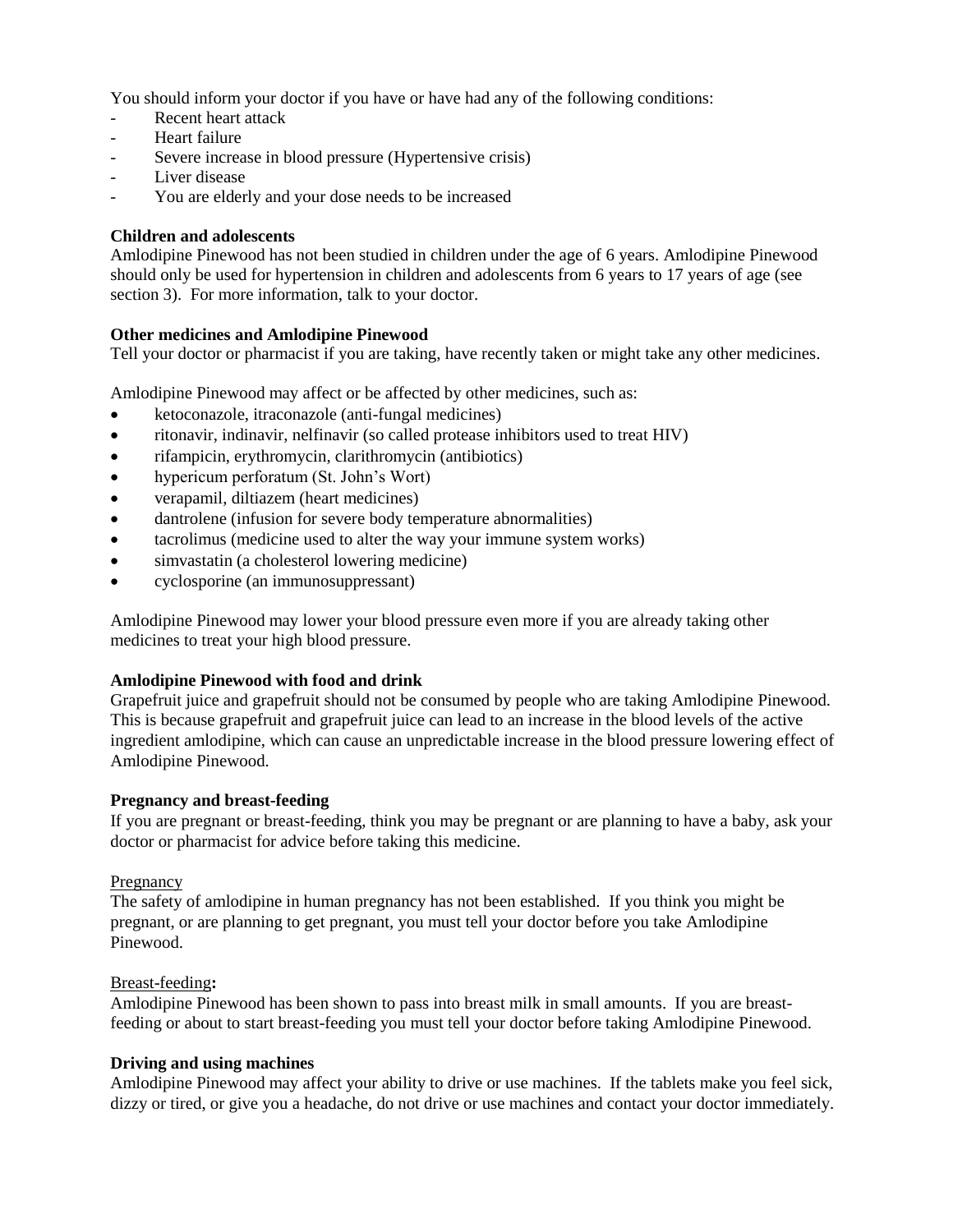### **Amlodipine Pinewood contains sodium.**

This medicine contains less than 1 mmol sodium (23 mg) per tablet, which means it is essentially 'sodiumfree'.

# **3. How to take Amlodipine Pinewood**

Always take this medicine exactly as your doctor or pharmacist has told you. Check with your doctor or pharmacist if you are not sure.

The recommended initial dose is Amlodipine Pinewood 5 mg once daily. The dose can be increased to Amlodipine Pinewood 10 mg once daily.

Your medicine can be used before or after food and drinks. You should take your medicine at the same time each day with a drink of water. Do not take Amlodipine Pinewood with grapefruit juice.

### **Use in children and adolescents**

For children and adolescents (6 -17 years old), the recommended usual starting dose is 2.5 mg a day. The maximum recommended dose is 5 mg a day. The 2.5 mg dose can be obtained by breaking the Amlodipine Pinewood 5mg tablet along the breakline, and taking half the tablet.

It is important to keep taking the tablets. Do not wait until your tablets are finished before seeing your doctor.

### **If you take more Amlodipine Pinewood than you should**

Taking too many tablets may cause your blood pressure to become low or even dangerously low. You may feel dizzy, lightheaded, faint or weak. If blood pressure drop is severe enough shock can occur. Your skin could feel cool and clammy and you could lose consciousness. Seek immediate medical attention if you take too many Amlodipine Pinewood tablets.

### **If you forget to take Amlodipine Pinewood**

Do not worry. If you forget to take a tablet, leave out that dose completely. Take your next dose at the right time. Do not take a double dose to make up for a missed dose.

### **If you stop taking Amlodipine Pinewood**

Your doctor will advise you how long to take your medicine. Your condition may return if you stop using your medicine before you are advised.

If you have any further questions on the use of this medicine, ask your doctor or pharmacist.

# **4. POSSIBLE SIDE EFFECTS**

Like all medicines, this medicine can cause side effects, although not everybody gets them.

Visit your doctor **immediately** if you experience any of the following side effects after taking this medicine.

- Sudden wheeziness, chest pain, shortness of breath or difficulty in breathing
- Swelling of eyelids, face or lips
- Swelling of the tongue and throat which causes great difficulty breathing
	- Severe skin reactions including intense skin rash, hives, reddening of the skin over your whole body, severe itching, blistering, peeling and swelling of the skin, inflammation of mucous membranes (Stevens Johnson Syndrome, toxic epidermal necrolysis) or other allergic reactions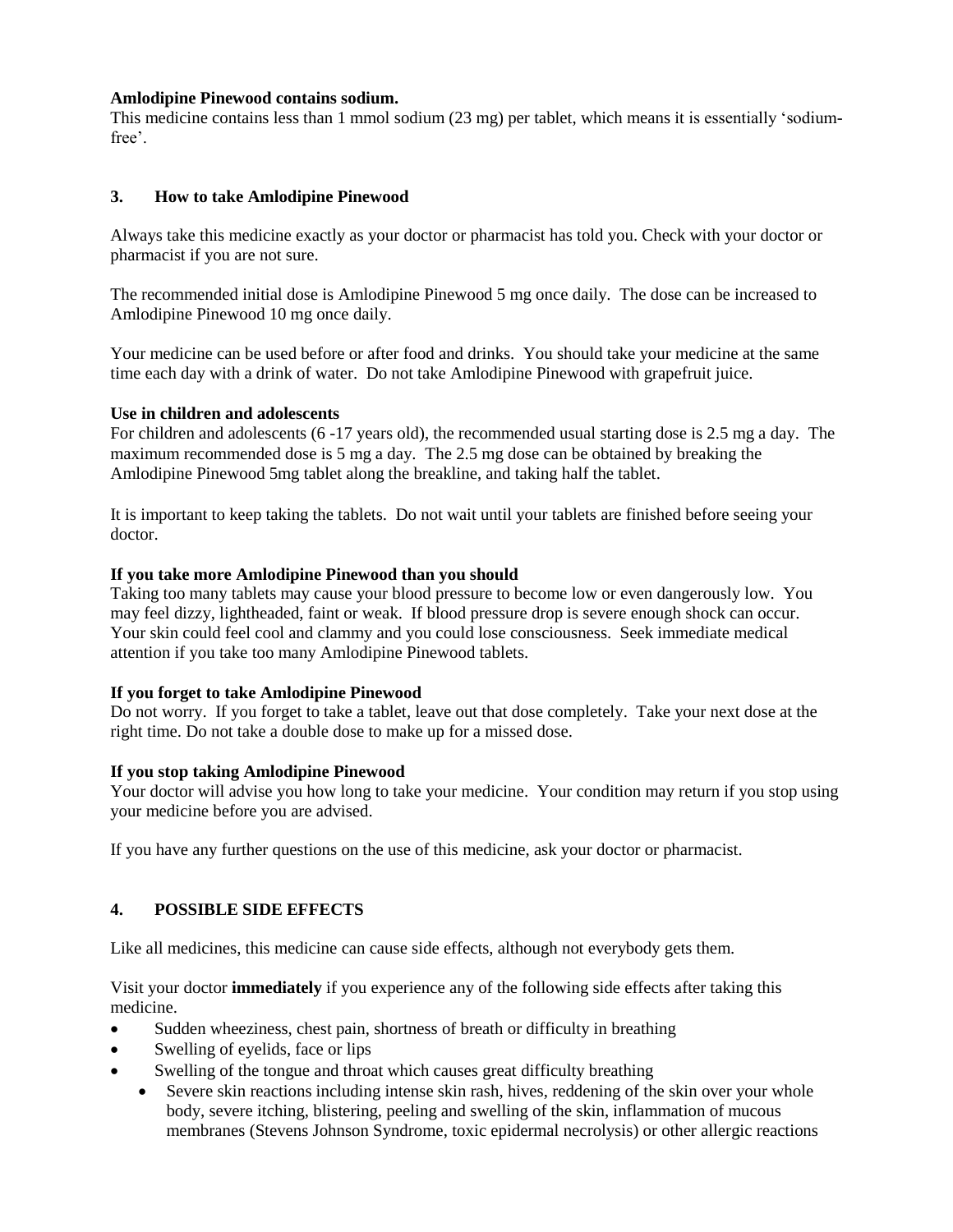- Heart attack, abnormal heart beat
- Inflamed pancreas which may cause severe abdominal and back pain accompanied with feeling very unwell

# The following **very common side effect** has been reported. If this causes you problems or if it **lasts for more than one week**, you should **contact your doctor**.

# **Very common: may affect more than 1 in 10 people**

Oedema (fluid retention)

The following **common side effects** have been reported. If any of these cause you problems or if they **last for more than one week** , you should contact your doctor.

# **Common: may affect up to 1 in 10 people**

- Headache, dizziness, sleepiness (especially at the beginning of treatment)
- Palpitations (awareness of your heart beat), flushing
- Abdominal pain, feeling sick (nausea)
- Altered bowel habits, diarrhoea, constipation, indigestion
- Tiredness, weakness
- Visual disturbances, double vision
- Muscle cramps
- Ankle swelling

Other side-effects that have been reported include the following list. If any of these get serious, or if you notice any side-effects not listed in this leaflet, please tell your doctor or pharmacist.

# **Uncommon: may affect up to 1 in 100 people**

- Mood changes, anxiety, depression, sleeplessness
- Trembling, taste abnormalities, fainting
- Numbness or tingling sensation in your limbs; loss of pain sensation
- Ringing in the ears
- Low blood pressure
- Sneezing/running nose caused by inflammation of the lining of the nose (rhinitis)
- Cough
- Dry mouth, vomiting (being sick)
- Hair loss, increased sweating, itchy skin, red patches on skin, skin discolouration
- Disorder in passing urine, increased need to urinate at night, increased number of times of passing urine
- Inability to obtain an erection; discomfort or enlargement of the breasts in men
- Pain, feeling unwell
- Joint or muscle pain, back pain
- Weight increase or decrease

# **Rare: may affect up 1 to 1,000 people**

Confusion

### **Very rare: may affect up to 1 in 10,000 people**

- Decreased numbers of white blood cells, decrease in blood platelets which may result in unusual bruising or easy bleeding (red blood cell damage)
- Excess sugar in the blood (hyperglycaemia)
- A disorder of the nerves which can cause muscular weakness, tingling or numbness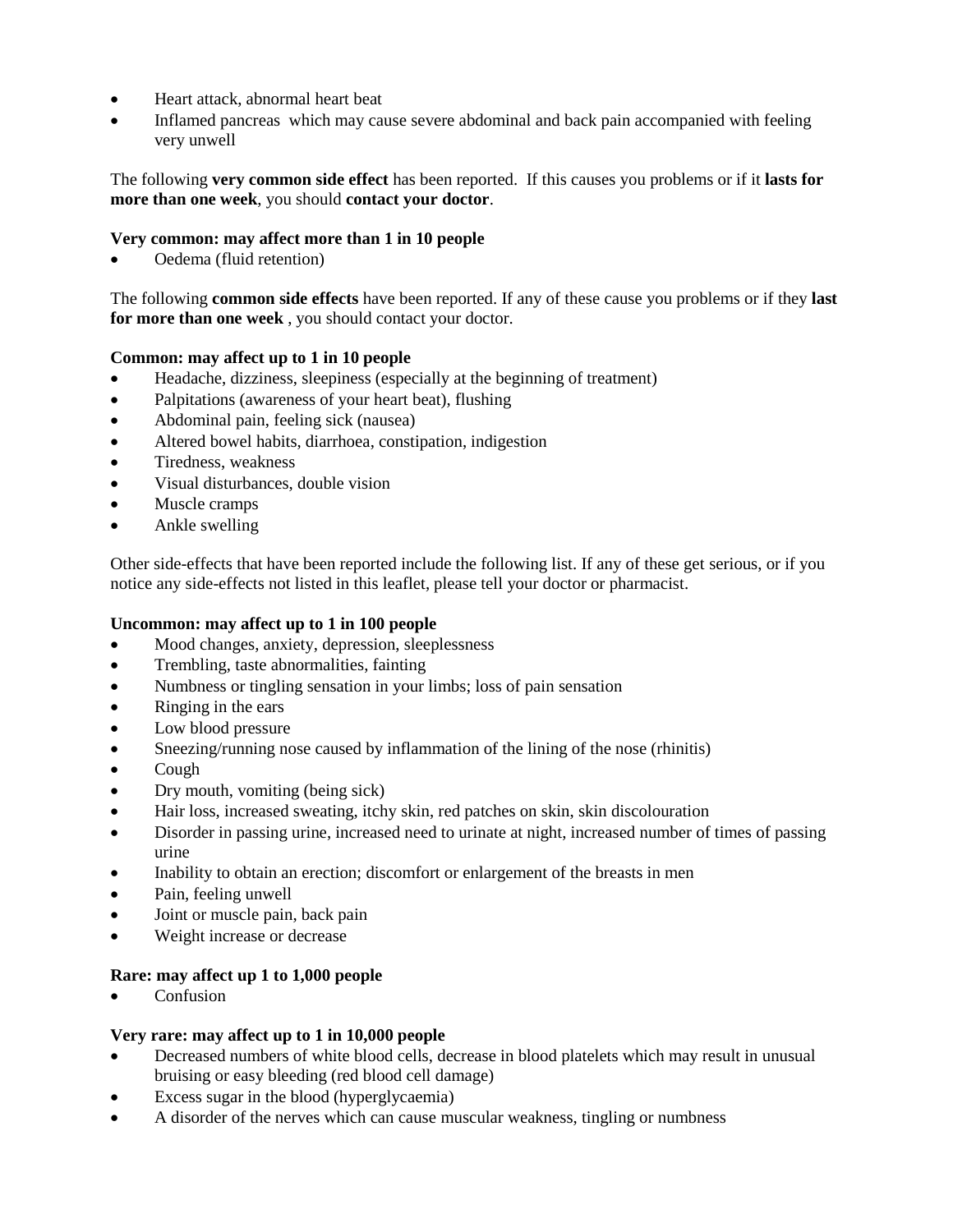- Swelling of the gums
- Abdominal bloating (gastritis)
- Abnormal liver function, inflammation of the liver (hepatitis), yellowing of the skin (jaundice), liver enzyme increase which may have an effect on some medical tests
- Increased muscle tension
- Inflammation of blood vessels, often with skin rash
- Sensitivity to light
- Disorders combining rigidity, tremor, and/or movement disorders

### **Reporting of side effects**

If you get any side effects, talk to your doctor or pharmacist. This includes any possible side effects not listed in this leaflet. You can also report side effects direct via HPRA Pharmacovigilance, Earlsfort Terrace, IRL - Dublin 2; Tel: +353 1 6764971; Fax: +353 1 6762517. Website: www.hpra.ie; e-mail: [medsafety@hpra.ie.](mailto:medsafety@hpra.ie)

By reporting side effects you can help provide more information on the safety of this medicine.

### **5. How to store Amlodipine Pinewood**

Keep out of the sight and reach of children.

Do not use this medicine after the expiry date which is stated on the carton label and blister foil after 'EXP'. The expiry date refers to the last day of that month.

Store below 25°C.

Do not throw away any medicines via wastewater or household waste. Ask your pharmacist how to throw away medicines you no longer use. These measures will help to protect the environment.

### **6. Contents of the pack and other information**

#### **What Amlodipine Pinewood Tablets contain**

- The active substance is amlodipine as amlodipine besilate
- Amlodipine Pinewood 5 mg: Each tablet contains 5 mg amlodipine as amlodipine besilate.
- Amlodipine Pinewood 10 mg*:* Each tablet contains 10 mg amlodipine as amlodipine besilate.
- The other ingredients are microcrystalline cellulose, calcium hydrogen phosphate, sodium starch glycolate (Type A) and magnesium stearate.

### **What Amlodipine Pinewood Tablets look like and contents of the pack**

#### *Amlodipine Pinewood 5 mg tablets:*

White to off-white, round, flat faced, bevelled edged tablets debossed with 'U' and 'L' on either side of the breakline on one side and breakline on the other side.

#### *Amlodipine Pinewood 10 mg tablets:*

White to off-white, round, flat faced, bevelled edged tablets with 'UH' debossed on one side and plain on the other side.